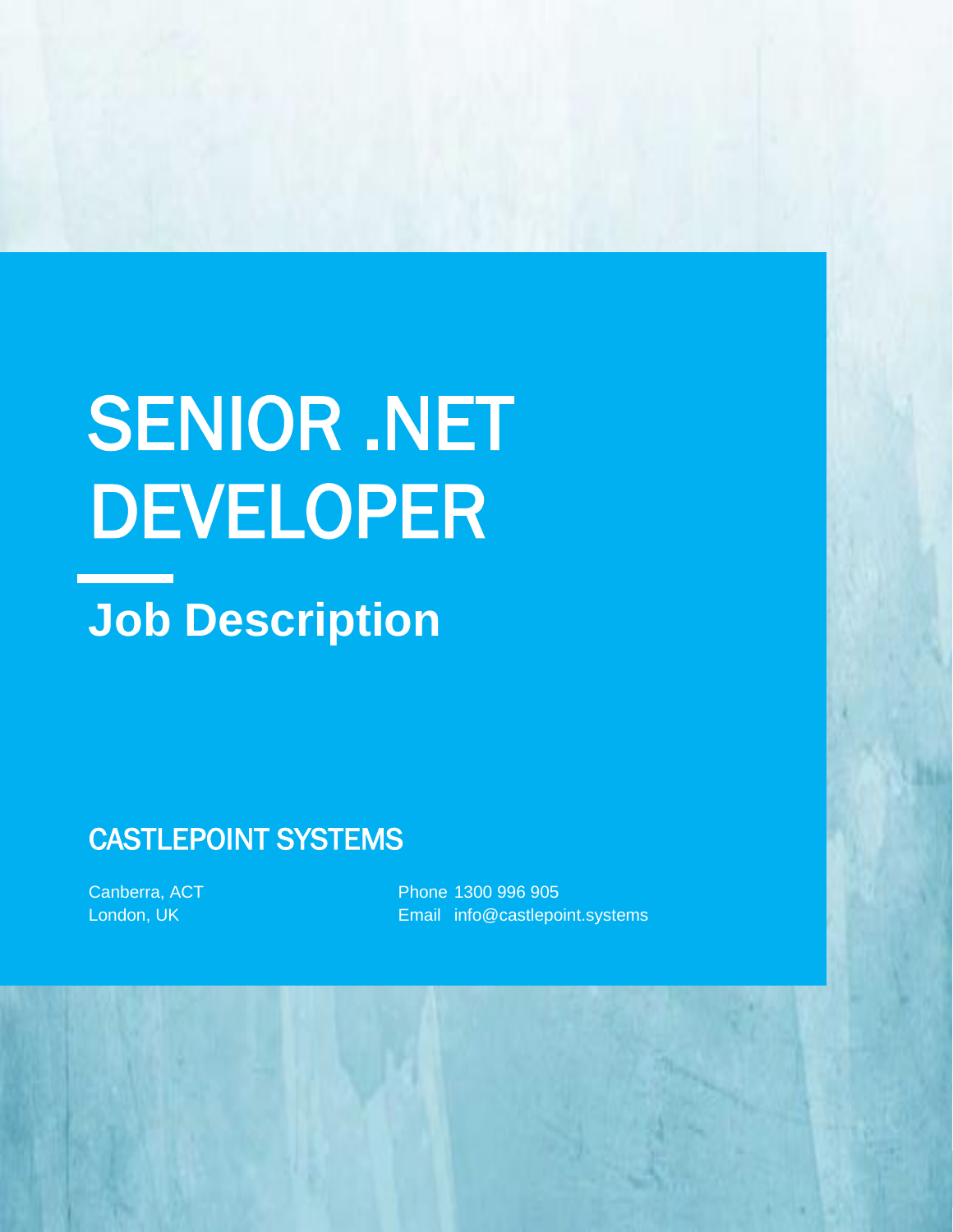

# SENIOR .NET DEVELOPER JOB DESCRIPTION

#### **Contents**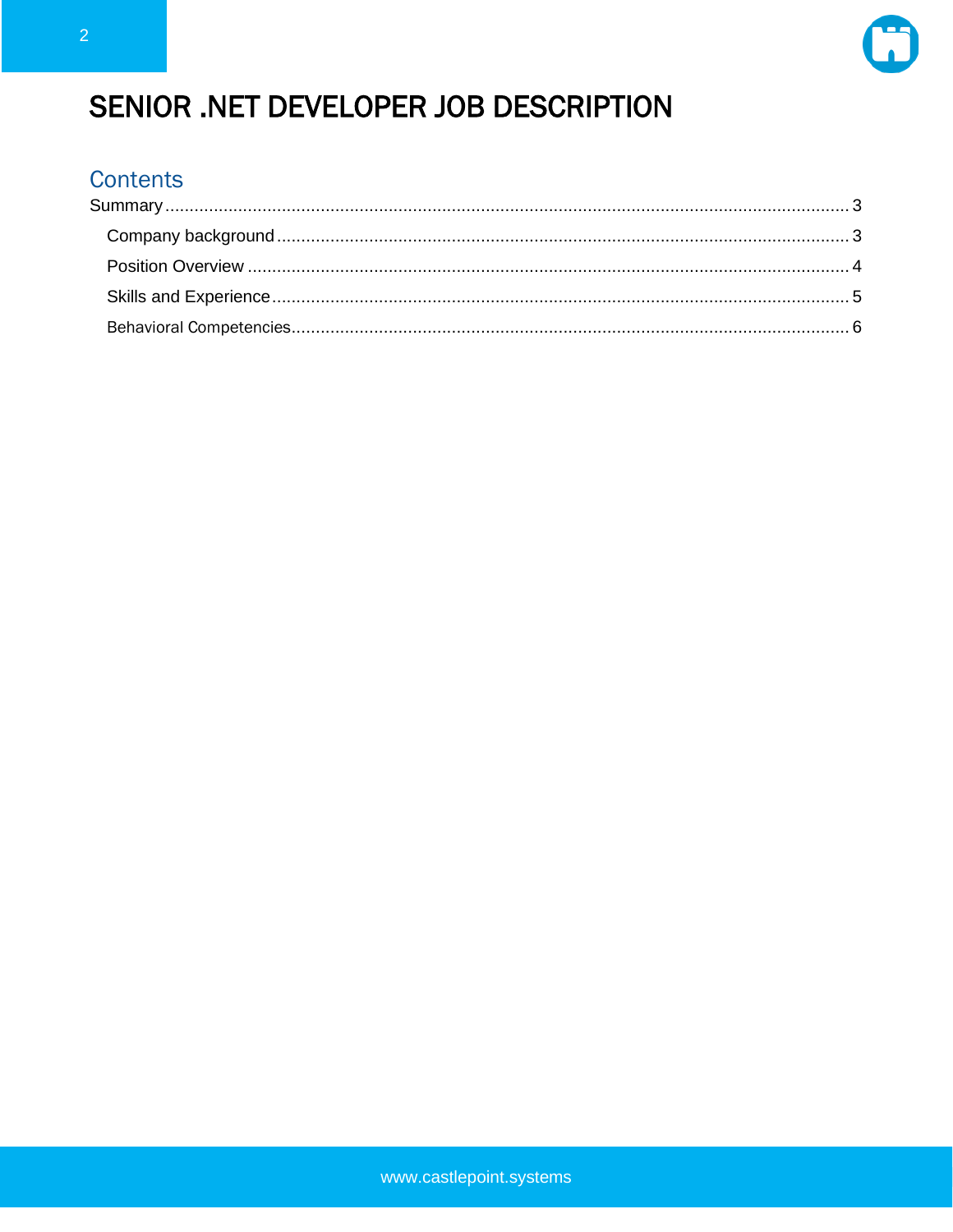

# <span id="page-2-0"></span>**Summary**

| <b>Job Title</b>    | Senior .NET Developer                                                   |
|---------------------|-------------------------------------------------------------------------|
| Job Type            | Full-time, ongoing; flexible work hours available                       |
| Location            | On site in the Canberra office at Bruce; provision for some remote work |
| <b>Reports to</b>   | <b>Chief Technology Officer</b>                                         |
| <b>Remuneration</b> |                                                                         |

## <span id="page-2-1"></span>Company background

Castlepoint is a multi-award winning disruptive solution that provides command, control, and compliance over all information, in every system, through a single pane of glass. Castlepoint reads, registers, classifies, and manages information from all systems in a network, using Artificial Intelligence.

Castlepoint Systems is dedicated to ensuring that our operations are conducted ethically, in accordance with applicable laws and best practices, and in the best interests of our clients, our community, and the environment. Our vision is to make the world a better place by changing the way organisations manage information, so that people, communities, and companies are safer and smarter.

We have committed to becoming an employer of choice, one that attracts likeminded, hardworking people through flexibility and other real, developmental benefits that improve the lives of our staff. We are a feminist company, and believe strongly in supporting men and women to take equal roles in the workplace and at home. We enforce pay equity, and pay superannuation throughout parental leave. We seek to employ people who represent community demographics, including younger and older people, indigenous people, migrants, people with a disability, and LGBTQIA+ people. We also provide a fantastic working environment, with meals provided, sit/stand desks for all staff, modern equipment, free parking, multiple work spaces (including outdoor), in a leafy and accessible central location. We support flexible and remote work, but you will need to be based in Canberra for this role.

To help ensure that our employees can enjoy a high standard of living, we aim to pay above the market rate for their skills, qualifications, and experience level. We then invest heavily in our people with formal Development Plans, reviewed twice-yearly, committing to internal mentoring, paid training, and other development opportunities with a goal of continually increasing their marketability. As employee skills increase, we assign more responsibilities, and we then adjust their wages and titles upwards commensurately. We also support employees to develop skills and experience in areas not directly related to their roles if they have an interest in those types of development. We have a policy of salary transparency for all employees, including the Executive, to help combat unconscious bias and foster gender equality.

Castlepoint also supports our employees with an Employee Assistance Plan, and skilled HR professionals with experience in mental health and workplace cohesion. We support our staff to practice religious and cultural observance during work time using flexible working arrangements, and to be free of discrimination based on their beliefs. We encourage communication between all areas of the business, and provide regular updates from the executive team on company activities and initiatives. Our culture is genuinely supportive, and employee satisfaction is extremely high.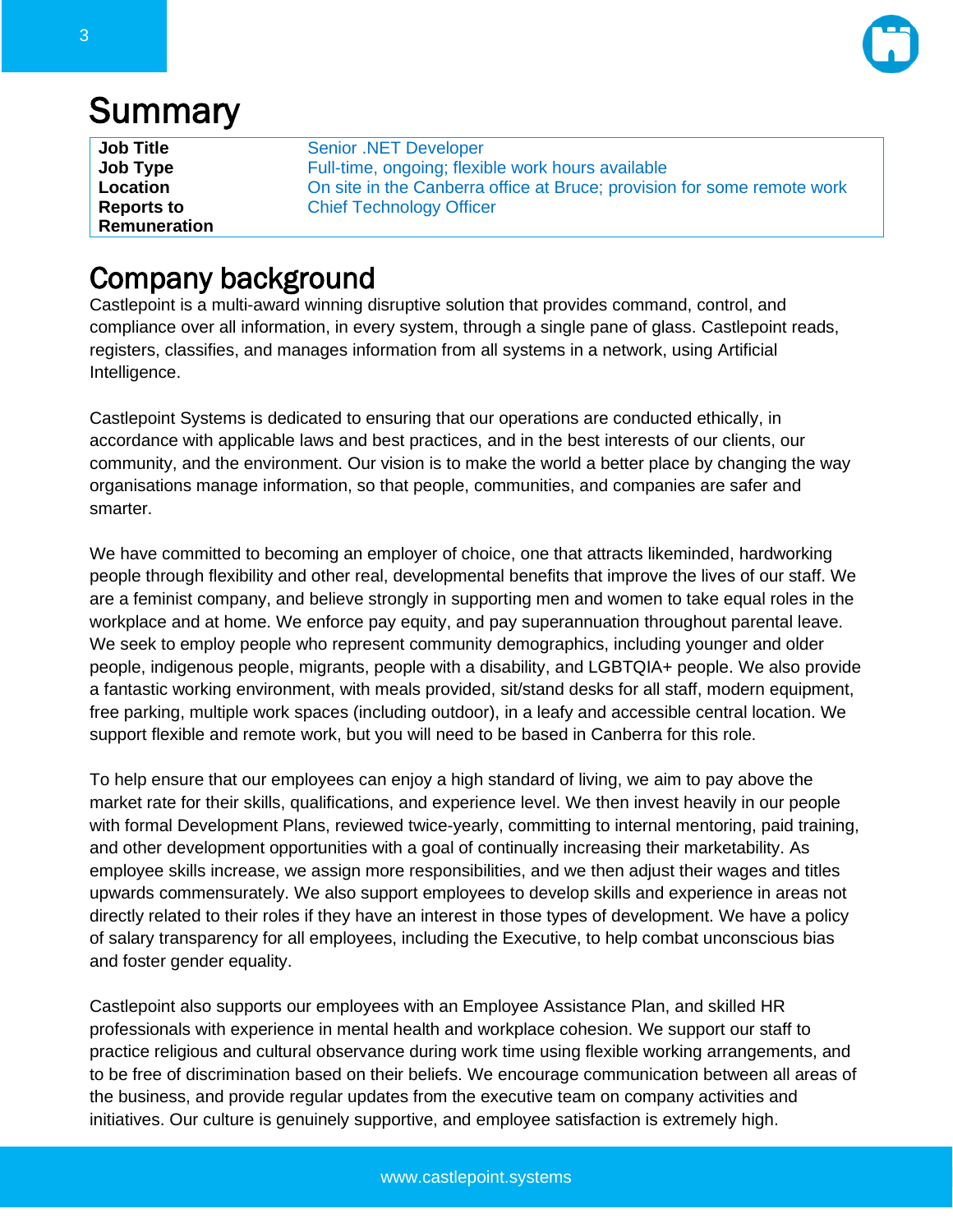

#### <span id="page-3-0"></span>Position Overview Primary purpose of the position

The Senior .NET Developer is critical to the success of the platform. In this role, you will ensure that the high quality and security standards of the software are maintained through rapid change and enhancement cycles. You will work closely with the DevOps Team Lead and the other developers and engineers, and be an active and engaged mentor to the development team.

Your team includes motivated, diligent, and skilled high achievers, who will look to you to demonstrate technical excellence in end-to-end software development. Our product is an AI solution, using microservices in a containerized, highly available architecture, both on premises and in the cloud. You will have experience in our key libraries and frameworks, including Microsoft .NET Core, Microsoft C#, and NoSQL databases. Some exposure to Linux, Docker/containers, and public cloud will also be helpful as you interface with the engineering team. Your most important skillset, however, will be crafting exceptional code.

You will have the opportunity to apply your own experience and expertise in solutioning new software features, guided by the DevOps Team Lead and in consultation with the business owners. You will also work on our extensive Research and Development pipeline. You will be able to program solutions that are well analysed, align with our patterns and architecture, and are testable, sustainable, and secure. You will make key decisions about coding approaches, and will be responsible for both the most ambitious features, and the foundational basics that can't afford to falter.

You will work collaboratively in an agile and flexible way, and will be an active mentor and participant in pair programming. You will have an open and friendly communication style, be highly professional, and both internal and external contacts will find you to be reliable, responsive, and organized.

#### Key Challenges

The company is growing extremely quickly, and demand from new clients and partners is very high. New implementations are frequent, and clients rely on the system for many key business activities. As clients start using the software in more and more areas of their organisation, new use cases arise, and new features are added to the pipeline. It's vital that the solution is reliable and stable, but it is also critical to keep supporting clients with new features as quickly as they can be added.

The team is still small, and we are now recruiting for more technicians. You will be entering the company in a time of significant change, and will need to be fairly autonomous, but also assist and mentor both new and existing team members as the whole organisation adapts and grows.

Ideally, you will have some government experience, and a security clearance at Baseline or above. This is not an essential requirement, but a large proportion of our client base is Federal Government. It will help to have some experience working with this type of customer, and within its constraints. A background with secure coding will also be favorable, as our client base has a high focus on security and privacy, and this is an essential part of our solutions.

Note that this role is Canberra-based, but can be delivered remotely.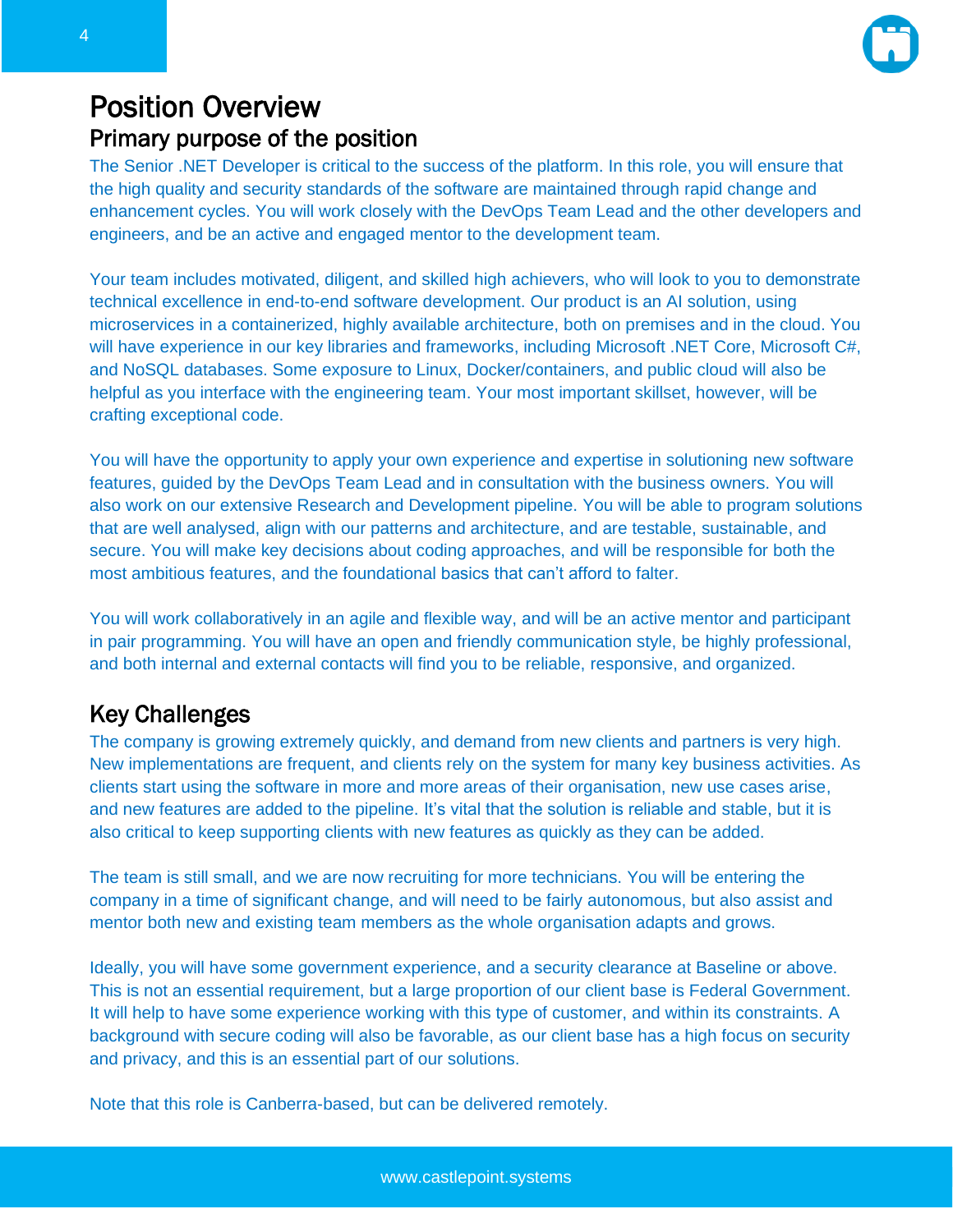

#### Duties and Responsibilities

| <b>Responsibility</b><br>Programming<br>80% time/effort      | <b>Breakdown of Tasks</b><br>Design and integrate services<br>$\bullet$<br>Develop ideations and prototypes<br>$\bullet$<br>Develop stories and estimates<br>$\bullet$<br>Develop timely effective code<br>$\bullet$<br>Collect feedback and iterate<br>$\bullet$<br>Write useful and usable unit tests<br>$\bullet$<br>Participate in testing and debugging<br>$\bullet$ | <b>Outcomes/Measures</b><br>Your outputs provide<br>business value<br>Your code is consistent,<br>correct, and supportable<br>Your code is secure and |  |
|--------------------------------------------------------------|---------------------------------------------------------------------------------------------------------------------------------------------------------------------------------------------------------------------------------------------------------------------------------------------------------------------------------------------------------------------------|-------------------------------------------------------------------------------------------------------------------------------------------------------|--|
| <b>Developer Mentoring</b><br>10% time/effort                | Participate in code/sprint reviews<br>$\bullet$<br>Develop reports where required<br>$\bullet$<br>Troubleshooting and RCA<br>٠<br>Coding support and guidance<br>$\bullet$<br>Engineer support and guidance<br>$\bullet$                                                                                                                                                  | stable<br>Team contact is regular<br>Your feedback is positive                                                                                        |  |
| <b>Research and</b><br><b>Development</b><br>10% time/effort | Identify technology improvements<br>٠<br>Assist in prioritization and strategy<br>$\bullet$<br>Outline approaches to scoping<br>$\bullet$<br>Progress R&D initiatives                                                                                                                                                                                                     | Opportunities for<br>improvement are<br>identified proactively                                                                                        |  |

## <span id="page-4-0"></span>Skills and Experience

#### Qualifications:

- Relevant University or equivalent degree in technology or engineering (**essential**)
- Relevant DevOps, Agile, or related certification/s (**desirable**)
- Australian Government Security Clearance (**desirable)**

#### Essential experience:

- 5 years or more previous experience with Microsoft .Net and C#
- 2 years or more experience working with NoSQL
- 7 years or more experience working as an engineer and/or developer

#### Required Skills:

| Knowledge, skills, and abilities                                       |          | <b>Essential Desirable</b> |
|------------------------------------------------------------------------|----------|----------------------------|
| Agile development skills                                               | $\times$ |                            |
| Team leadership skills                                                 | $\times$ |                            |
| Technical skills with Microsoft .Net                                   | $\times$ |                            |
| Technical skills with Microsoft C#                                     | ⋉        |                            |
| <b>Technical skills with NoSQL</b>                                     | $\times$ |                            |
| Technical experience with Artificial Intelligence and Machine Learning |          | ⊠                          |
| Technical experience with RESTful APIs                                 |          | ⊠                          |
| Technical experience with security software and protocols              |          | ⊠                          |